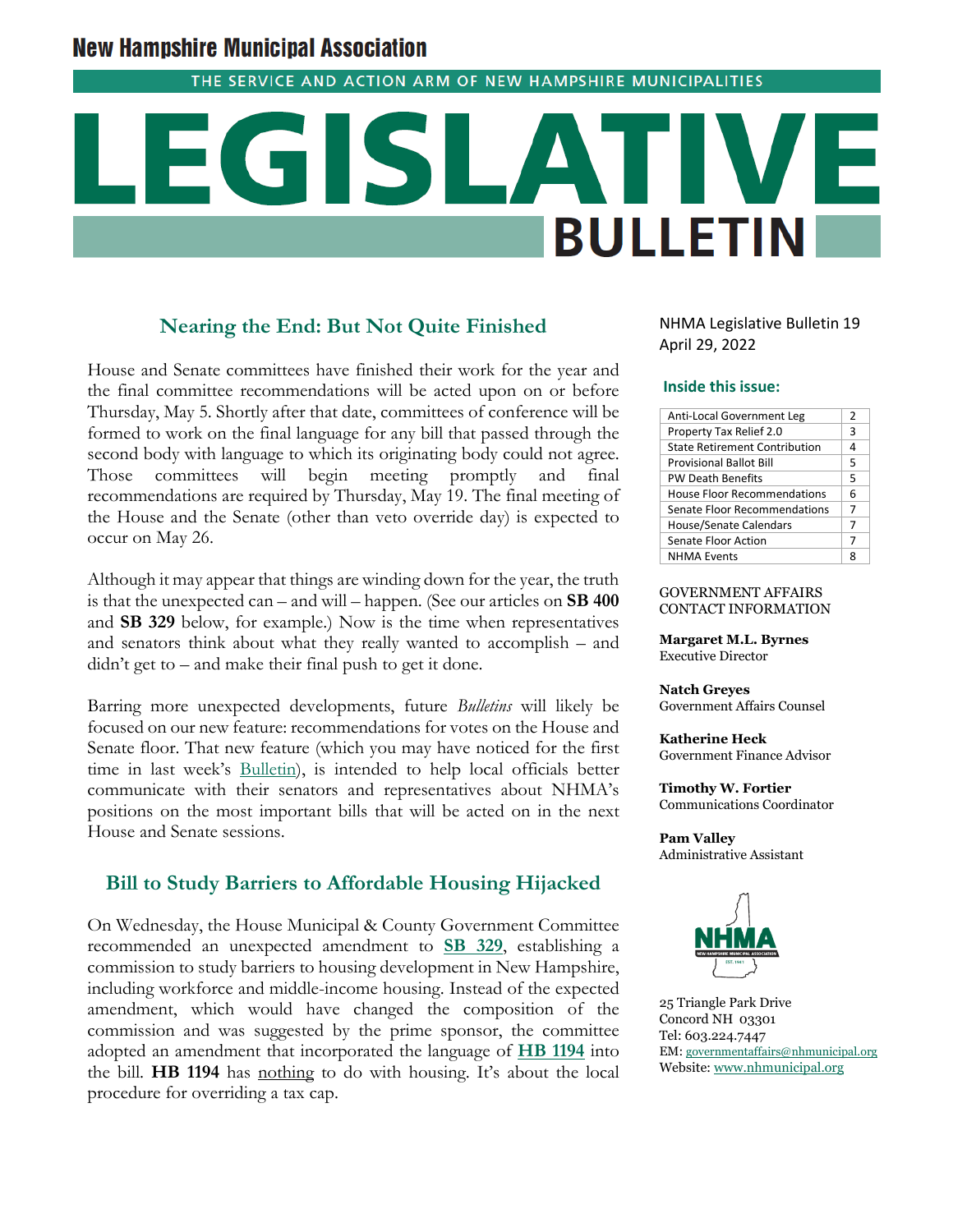If the description of **HB 1194** sounds familiar, it should. We described why we opposed **HB 1194** in [Bulletin](https://www.nhmunicipal.org/legislative-bulletin/2022-nhma-legislative-bulletin-06#26460)   $\#6$  and Bulletin  $\#16$ . On Monday, the Senate Election Law & Municipal Affairs Committee agreed with us and unanimously recommended **HB 1194** as Inexpedient to Legislate.

**If passed,** a 3/5 majority vote, by written ballot, would be needed for a town meeting to approve any appropriation that would cause the amount of local taxes raised to exceed the town's tax cap. All this legislation does is restrict the power of the local legislative body—i.e., the voters—to make budget decisions. It does nothing to restrict what the governing body can propose – which is the purpose of the tax cap in the first place. In other words, **HB 1194** does not control or reduce spending; it takes power away from voters.

The inclusion of the language of **HB 1194** in **SB 329** is a poison pill for NHMA. It will do far more damage to local legislative bodies than any good that can come from a commission to study barriers to housing. We are hopeful that the House will reject the committee amendment, and we urge local officials to contact their representatives and ask them to vote against the committee amendment (2022-1828h) to SB 329.

### **Housing Incentive Bill Used to Resurrect Anti-Local Government Legislation**

**[SB 400](http://www.gencourt.state.nh.us/bill_status/pdf.aspx?id=33314&q=billVersion)**, the housing bill [championed by the governor](https://www.nhmunicipal.org/legislative-bulletin/2022-nhma-legislative-bulletin-09) and supported by housing advocates—including bipartisan coalitions in the legislature—saw a poison pill amendment recommended by the House Municipal & County Government Committee on Wednesday in a 10-8 vote. **NHMA, which is neutral on the underlying bill, strongly** opposes **the committee amendment (**[2022-1848h](http://www.gencourt.state.nh.us/bill_status/pdf.aspx?id=35403&q=amendment)**).** However**, NHMA would**  support **an amendment that removes the language of the underlying bill relative to inclusionary zoning and the housing champion certification program, if the amendment also removed the language from HB 1268 and HB 1272, as described below.** 

The amendment adopted by the committee included language from several House bills that NHMA opposed and were recommended as Inexpedient to Legislate or Interim Study by the relevant Senate committee. The committee amendment's new language includes the language of:

**[HB 1268](http://www.gencourt.state.nh.us/bill_status/pdf.aspx?id=33226&q=billVersion)**, deleting the ability of city councils to make bylaws "for the well-being of the city" in [RSA](http://www.gencourt.state.nh.us/rsa/html/iii/47/47-17.htm)  [47:17](http://www.gencourt.state.nh.us/rsa/html/iii/47/47-17.htm) and replacing it with the problematic phrase "for the abatement of nuisances that interfere with the use or enjoyment of property." In addition to replacing a regulatory power meant to allow city councils to deal with unanticipated local issues, the language would contravene language earlier in the statute relative to nuisances.

**[HB 1272](http://www.gencourt.state.nh.us/bill_status/pdf.aspx?id=33004&q=billVersion)**, which strips away much of the power of local health officers by replacing the phrase in RSA 147:1 "and such other regulations relating to the public health as in their judgment the health and safety of the people require" with a definitive list of powers, "such as garbage, insects, unsanitary conditions, septic, rodents, and safe drinking water inspections." This new "approach" to narrowing health officer authority would have definite unintended consequences by limiting municipalities' ability to protect local health and safety when unfamiliar circumstances arise, in addition to imposing a one size fits all approach on New Hampshire's cities and towns rather than allow each to make timely and appropriate decisions for the benefit of their residents.

**[HB 1393](http://www.gencourt.state.nh.us/bill_status/pdf.aspx?id=28278&q=billVersion)**, establishing the requirements for and procedure for the adoption of a school district budget cap. While this isn't a bill that NHMA would have a position on as it is a school matter, we thought it was important to note its inclusion.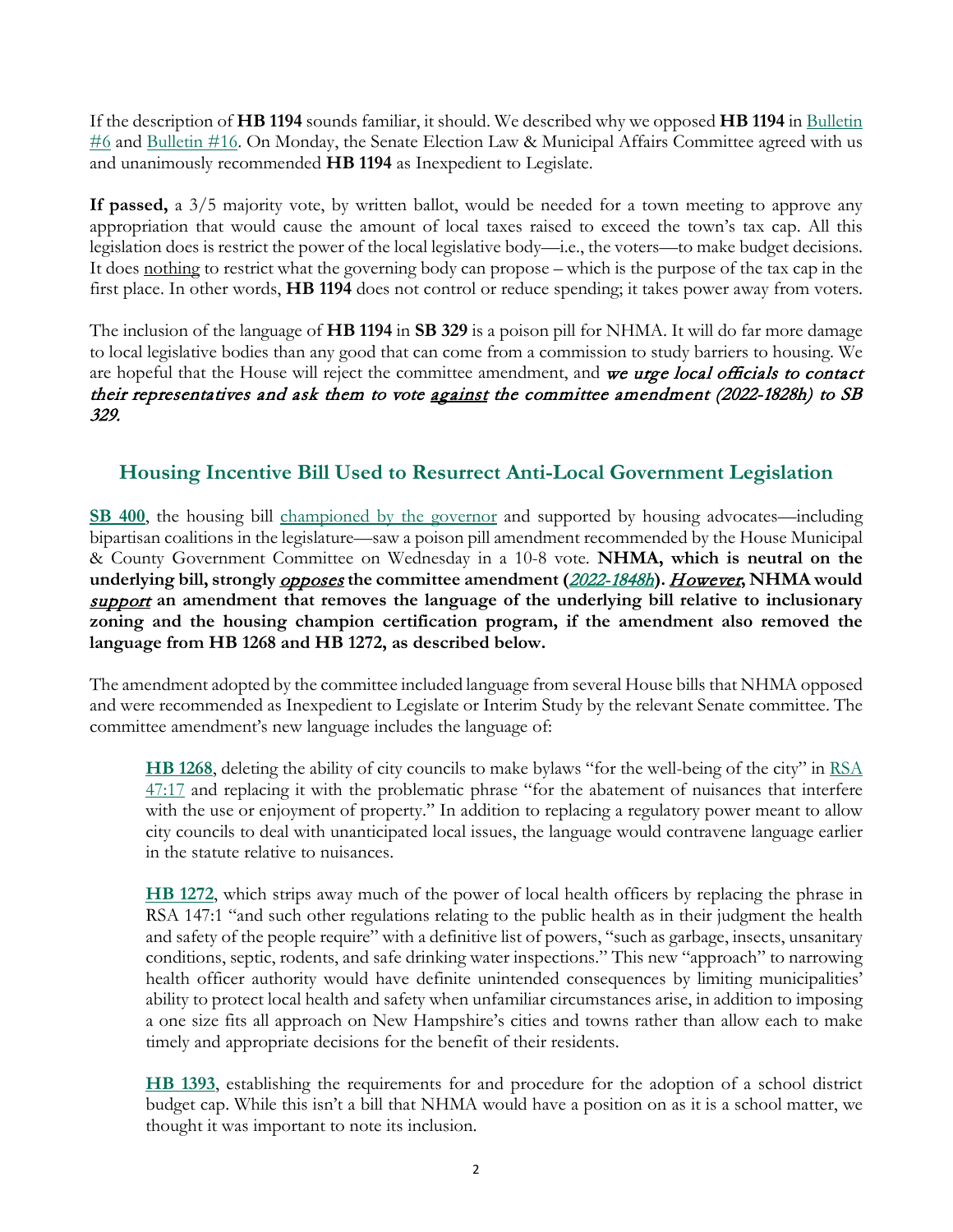The amendment also includes language that we do not believe comes from any existing piece of legislation. That language modifying [RSA 674:59, IV](http://www.gencourt.state.nh.us/rsa/html/lxiv/674/674-59.htm) to allow municipalities to restrict workforce housing to locations "already served by both water and sewer systems owned or operated by a political subdivision, public utility, or other public water or sewer utility." This would be a substantial change to the existing statute's careful compromise requiring *all* municipalities to "provide reasonable and realistic opportunities for the development of workforce housing."

The inclusion of the municipally related language creates serious problems for municipalities and should not be enacted into law. NHMA took a neutral stance on **SB 400** because, while many of its provisions would actually create incentives and new tools for municipalities to address affordable housing, some of our members had concerns about the provisions related to inclusionary zoning and the administration of the housing champion certification program. Those could negatively impact local control of zoning issues, and unfairly pit one municipality against another. But the committee amendment to **SB 400** is far worse. In fact, the committee amendment has **almost nothing** to do with housing! It's a last-ditch effort to review bills that – rightly – died in the Senate. **HB 1268**, for instance, saw the Senate vote 21-3 to refer to interim study. **HB 1272** was placed on the consent calendar and voted Inexpedient to Legislate on a voice vote.

The one section of the committee amendment that actually does address housing shifts the responsibility of creating affordable housing onto those communities that have public water and sewer. The intent is clearly to pit municipalities against one another, singling out certain municipalities, and disincentivizing others from building public works projects that benefit communities – whether by alleviating burdens on aquafers, allowing for increased density in particular neighborhoods, or providing a safe and sustainable water source to communities affected by contaminants. Punching holes in the existing affordable housing statute to single out specific municipalities is not something the legislature should entertain.

NHMA *supports* a further amendment that will both remove the language of the committee amendment **and** the language of the underlying bill about inclusionary zoning and the housing champion certification program. Please contact your representatives and ask them to support an amendment to SB 400 that removes these sections of the amended bill.

#### **Property Tax Relief Proposal 2.0**

This week the **House Finance Committee** recommended **[SB 401](http://www.gencourt.state.nh.us/bill_status/pdf.aspx?id=35392&q=amendment)** as Ought to Pass as amended, a bill focused on providing immediate resources that will result in statewide property tax relief. Using state general fund surplus generated in fiscal year 2022, this bill proposes to appropriate \$36 million for the repair and maintenance of municipally-owned bridges, \$30 million in municipal highway block grants, and \$1 million toward the body worn and dashboard camera fund. The bill will now move to House next week for a final vote.

**What is the municipal distribution formula for roads and bridges?** Originally, the distribution of the \$36 million municipal bridge aid appropriation would have followed the municipal bridge aid program, which requires an application and a 20 percent municipal match to access funds. However, as amended, every municipality with a municipally-owned bridge would receive a share of the \$36 million allocated for the repair, maintenance, and construction in addition to any state or federal funds committed or available for bridge projects. **SB 401** will use the highway block grant formula and apply it to both the \$36 million in bridge funding to the \$30 million allocated for roads.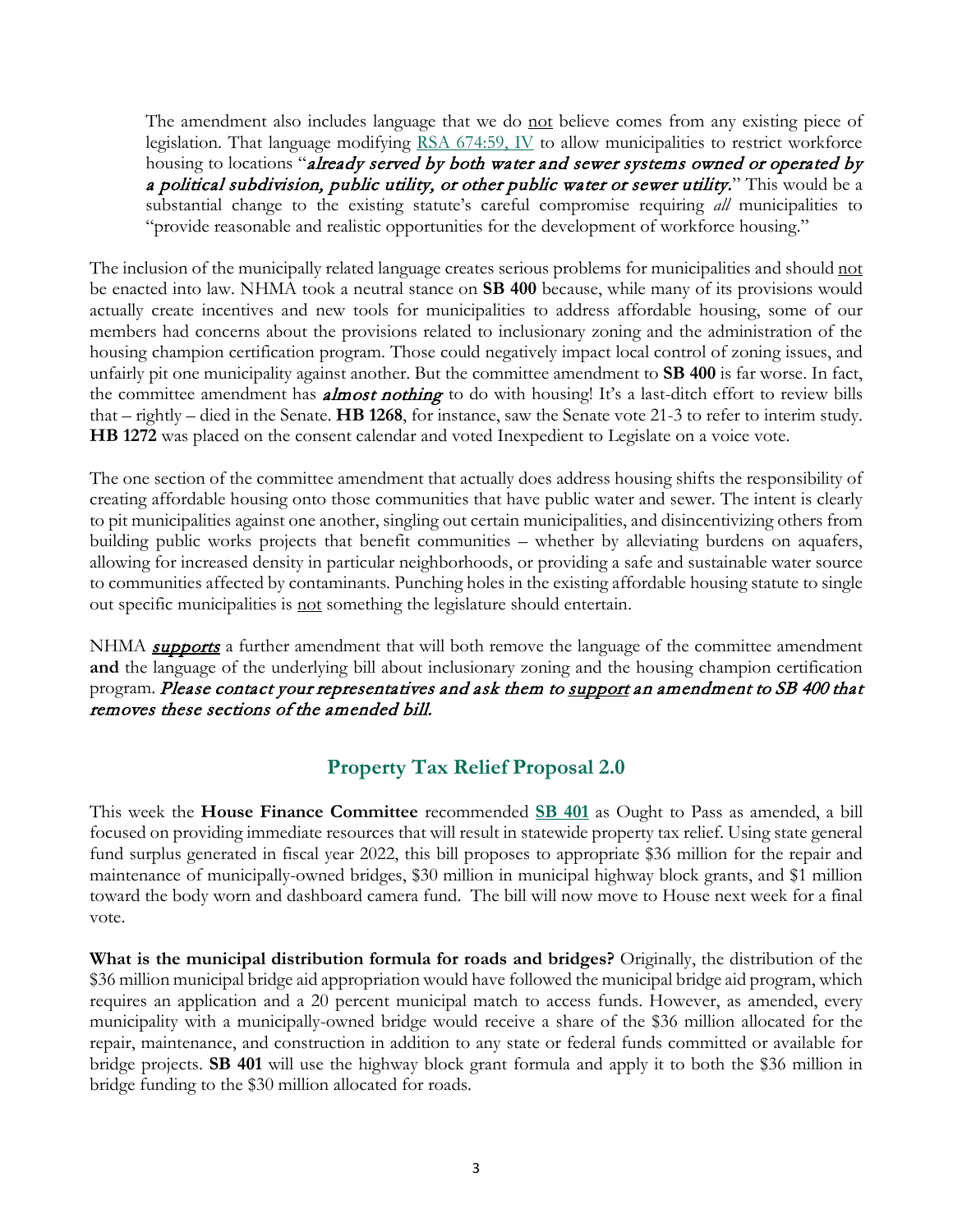Highway Block Grants. The \$30 million allocated for roads will follow the Department of Transportation "Apportionment A" formula. Therefore, funds will be distributed among the municipalities based on their population in proportion to the entire state's population and the other half is disbursed based on a municipality's Class IV and V road mileage in proportion to the total statewide Class IV and V mileage.

**Municipally-Owned Bridge Allocation.** The appropriation for bridges will be based on a similar 50/50 formula, where \$18 million will be distributed based on a municipality's deck area proportional to the total deck area for municipally-owned bridges, and \$18 million will be distribution based on a municipality's total share of the state population. The bridge payment is anticipated to be a lump sum payment which we can expect closer to year end. We will update our members as details and allocations become available.

**What can this money be used for? SB 401** would provide funding with restricted uses, meaning that it may be used to (1) supplement (not supplant) local budgets; (2) repair, maintain, and construct municipal bridges; or (3) repair and maintain class IV and V roads, or acquire the equipment necessary to maintain Class IV and V roads.

**Body & Dash Cameras.** Municipalities can be reimbursed up to \$50,000 for the purchase of body-worn or dashboard cameras, software maintenance for the cameras, and maintenance and storage of data related to the cameras. **SB 401** would appropriate \$1 million dollars toward this fund.

**How can a municipality accept and expend these funds?** The bill would allow all three categories of funds to be considered "unanticipated revenue." Therefore, a municipality may accept and expend the funds under the provisions of [RSA 31:95-b, II-IV,](http://www.gencourt.state.nh.us/rsa/html/III/31/31-95-b.htm) whether or not a municipality has adopted that statute. For unanticipated money in the amount of \$10,000 or more, RSA 31:95-b requires the governing body to hold a public hearing on the action to be taken, with notice of the time, place and subject of the hearing published at least seven days before the hearing is held. For unanticipated money less than \$10,000, the governing body must post notice of the funds in the agenda and include notice in the minutes of the public meeting at which the money is discussed.

#### **The Future of the State Retirement Contribution**

Yesterday, the Senate voted to table **[HB 1417](http://www.gencourt.state.nh.us/bill_status/pdf.aspx?id=28309&q=billVersion)**, a bill that would restore a small portion (7.5 percent) of the state contribution toward the employer's cost of the New Hampshire Retirement System (NHRS) contribution for teachers, police, and firefighters. On the floor, the bill received bipartisan support, with the Senate members first supporting the Ought to Pass motion and recognizing that the state made a commitment to local governments that has been broken. Unfortunately, the subsequent tabling motion was not unexpected, due to the momentum of **[HB 1221](http://www.gencourt.state.nh.us/bill_status/pdf.aspx?id=34444&q=amendment)**, which the Senate Finance Committee recommended as Ought to Pass as Amended in a vote of 6-0 on Tuesday. **HB 1221** would provide a one-time payment equaling 7.5 percent of the retirement costs for teachers, police, and firefighters using state surplus. Because this is not a budget year, the Senate justified tabling **HB 1417** as no funding for future contributions had been appropriated. The Senate compromise is a commitment to support **HB 1221**, a one-time payment with the same estimated fiscal impact as **HB 1417**. In fiscal year 2023, municipalities will see temporary tax relief if the Senate passes **HB 1221** on May 5.

Both the House and the Senate recognize the need to provide fiscal stability to municipalities and reduce the local tax burden. NHMA supports the reinstatement of a consistent state contribution (up to 35 percent)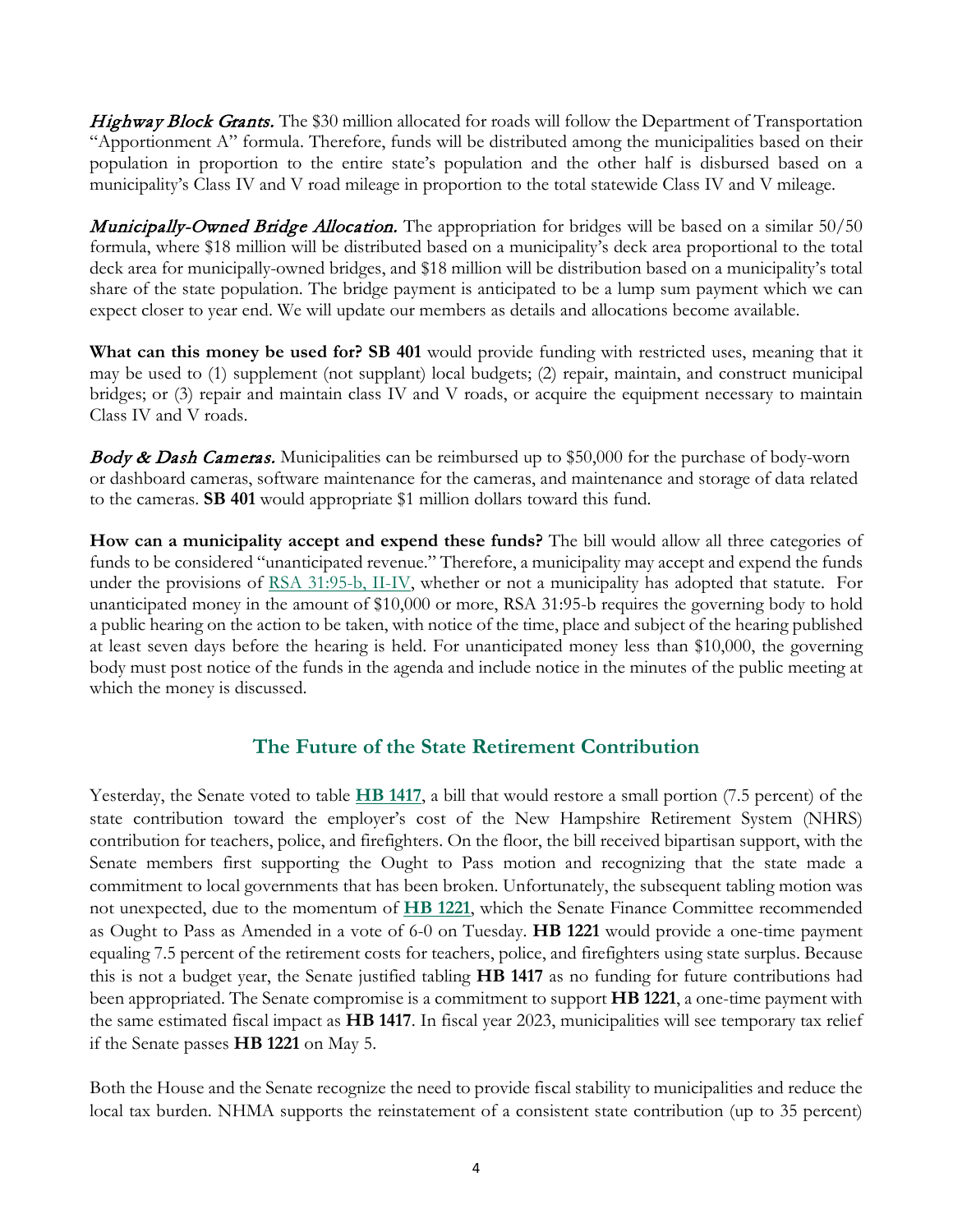that municipalities can use to build their annual budgets. We will continue to advocate for a permanent state contribution to be included next year in the state budget.

#### **Amended Provisional Ballot Bill Headed for Another House Vote**

On May 4 or 5, the House will again vote on **[SB 418](http://www.gencourt.state.nh.us/bill_status/pdf.aspx?id=34952&q=billVersion)**. The bill was substantially amended by the House on the recommendation of the policy committee, to require, among other things, that its provisions apply only to voters who are registering to vote for the first time in New Hampshire on election day *and* do not have either valid photo identification establishing their identification or do not otherwise meet the identity requirements of [RSA 659:13.](http://www.gencourt.state.nh.us/rsa/html/lxiii/659/659-13.htm)

Importantly, the effective date of the bill was also amended. That effective date is now set as January 1, 2023, as both the supporters and opponents of the bill expect a lawsuit to be filed if the bill passes. The new effective date gives the courts time to address the constitutionality of the bill.

We wrote about **SB 418** in [Bulletin #16,](https://www.nhmunicipal.org/legislative-bulletin/2022-nhma-legislative-bulletin-16#27584) expressing our opposition to the bill. Just to be clear, we do not oppose efforts to ensure that voters provide proper identification and documentation, but the process created by this bill will have serious implications for our elections and for our local election officials.

Importantly, the bill as amended does not address the issue of the marking of ballots by election officers, which is prohibited by [RSA 659:36,](http://www.gencourt.state.nh.us/rsa/html/LXIII/659/659-36.htm) except as provided in RSA 659:20, 659:22, 659:26-a, and 659:51. Nor does the amendment [\(2022-1870h\)](http://www.gencourt.state.nh.us/bill_status/pdf.aspx?id=35451&q=amendment) recommended by the finance committee, which had to review the bill after initial passage through the House, alter the provisions of RSA 659:36.

Additionally, our [previously voiced concerns](https://www.nhmunicipal.org/legislative-bulletin/2022-nhma-legislative-bulletin-16#27584) about the compromised secret ballot, the reality of the process actually being followed by the voter, and the concern about the logistics remain. Given the prior House vote of 180-154, it appears likely that the bill will pass, and we are hopeful that the Senate will take the opportunity to ask for a committee of conference and address our concerns as there are several ambiguities and logistical problems with the bill that need to be addressed before it could be implemented.

#### **Public Works' Line of Duty Death Benefit**

On **Thursday**, **May 5**, the Senate will vote on **[HB 536](http://www.gencourt.state.nh.us/bill_status/pdf.aspx?id=30064&q=billVersion)**, a bill which expands the eligibility of a \$100,000 line-of-duty state funded death benefit for a municipal public works or highway employee killed in the line of duty. In an unexpected turn of events, **HB 536** was recommended by the Senate Finance Committee for Interim Study, but the bill was pulled off the Senate consent calendar and special ordered to next week. This bill has received near unanimous bipartisan support from both the House and Senate.

We have heard from some of our members who have expressed disappointment about the Interim Study recommendation, in part because this benefit is currently offered to municipal police and fire employees. We encourage local officials who support this legislation to contact their **[Senator](http://www.gencourt.state.nh.us/senate/members/senate_roster.aspx)** before Thursday's Senate session.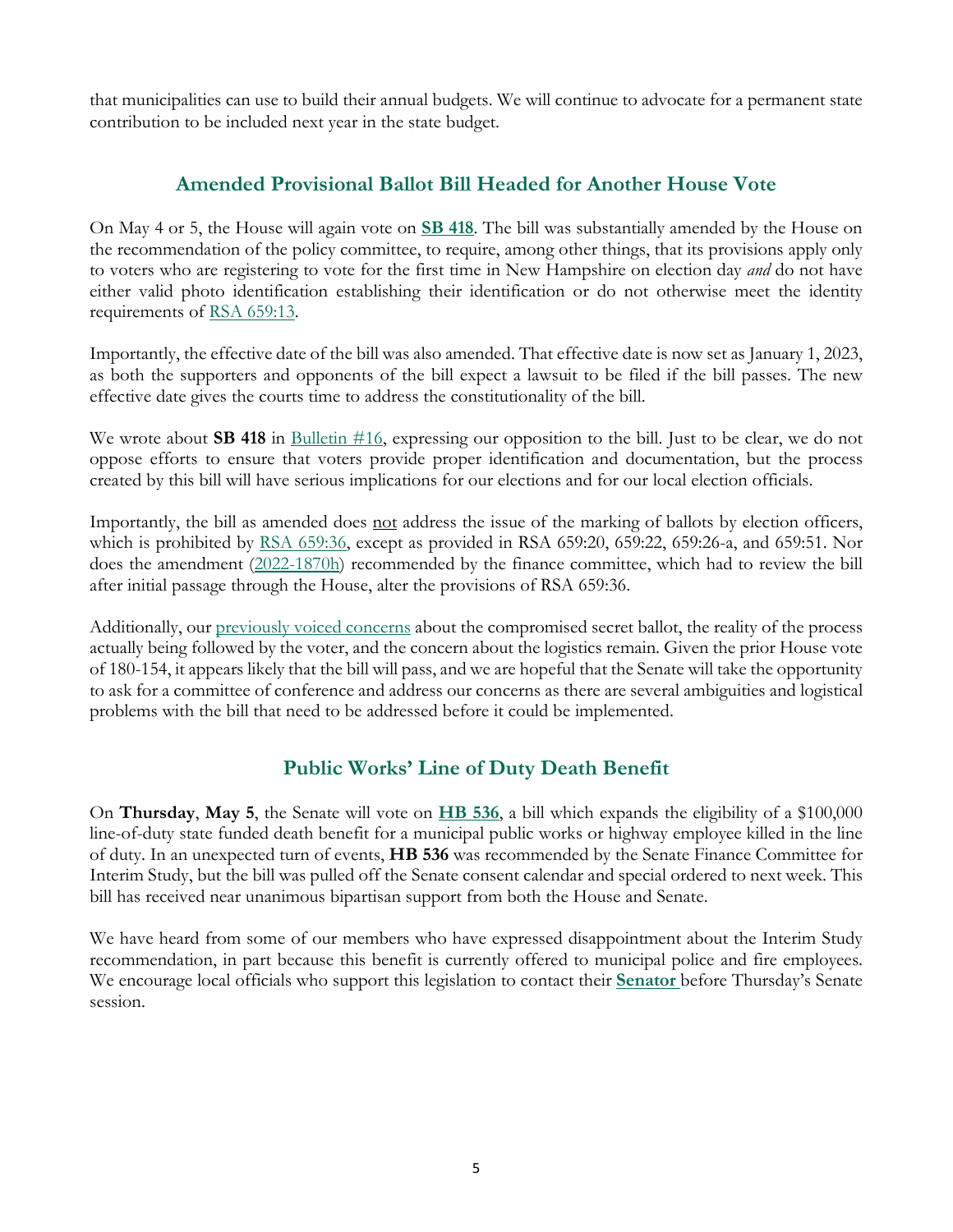| <b>Bill Number</b> | Description                                                                                                                                                                                                                                                                                                                                                           | <b>NHMA</b>                                             | Committee                                                                                           | Vote                  |
|--------------------|-----------------------------------------------------------------------------------------------------------------------------------------------------------------------------------------------------------------------------------------------------------------------------------------------------------------------------------------------------------------------|---------------------------------------------------------|-----------------------------------------------------------------------------------------------------|-----------------------|
|                    |                                                                                                                                                                                                                                                                                                                                                                       | Position                                                | Recommendation                                                                                      |                       |
| HB 307             | Punishes municipal officials for adopting<br>ordinances relative to firearms                                                                                                                                                                                                                                                                                          | Oppose                                                  | Passed Senate with<br>amendment; House<br>must concur, non-<br>concur, or request<br>CofC by May 12 | NON-<br><b>CONCUR</b> |
| SB 249             | prohibits municipalities from<br>adopting<br>ordinances that ban or regulate short-term<br>rentals.                                                                                                                                                                                                                                                                   | Oppose                                                  | Interim Study                                                                                       | <b>YEA</b>            |
| SB 273-A           | permits towns to authorize the borrowing of<br>money for broadband infrastructure at<br>special meetings.                                                                                                                                                                                                                                                             | Support                                                 | <b>OTP</b>                                                                                          | <b>YEA</b>            |
| SB 317-L           | reduces the interest rate applied to the<br>amount of paid property taxes abated by a<br>municipality.                                                                                                                                                                                                                                                                | Support                                                 | <b>OTP</b>                                                                                          | <b>YEA</b>            |
| SB 329             | establishing a commission to study barriers<br>to specific housing development in New<br>Hampshire and establishing a procedure<br>for overriding a local tax cap.                                                                                                                                                                                                    | Neutral on<br>bill;<br>opposed<br>to bill as<br>amended | OTP-A                                                                                               | <b>NAY</b>            |
| SB 400             | relative to training and procedures for zoning<br>and planning boards; relative to financial<br>investments and incentives for affordable<br>development;<br>limiting<br>housing<br>the<br>authority for city council bylaws and<br>ordinances and limiting the authority of<br>town health officers; and relative to the<br>adoption of school district budget caps. | Neutral on<br>bill;<br>opposed<br>to bill as<br>amended | OTP-A                                                                                               | <b>NAY</b>            |
| <b>SB 401-FN</b>   | makes appropriations to the department of<br>transportation for local bridge and highway<br>aid and to the body-worn and dashboard<br>camera fund and permitting the department<br>of transportation to operate dash cameras in<br>fleet vehicles.                                                                                                                    | Support                                                 | OTP-A                                                                                               | <b>YEA</b>            |
| <b>SB 402-FN</b>   | creates an avenue for the governor, with the<br>approval of the fiscal committee and the<br>executive council, to disburse financial<br>assistance to municipalities affected by<br>federally declared disasters or governor-<br>declared state of emergencies.                                                                                                       | Support                                                 | OTP-A                                                                                               | <b>YEA</b>            |
| SB 409             | modifies the circumstances under which the<br>governor may approve exceptional disaster<br>relief loans.                                                                                                                                                                                                                                                              | Support                                                 | OTP-A                                                                                               | <b>YEA</b>            |
| <b>SB 418-FN</b>   | provides for verification of voter affidavits<br>by establishing affidavit balloting.                                                                                                                                                                                                                                                                                 | Oppose                                                  | OTP-A                                                                                               | <b>NAY</b>            |

# NHMA's Floor Action Recommendations for House Session on May 4 & 5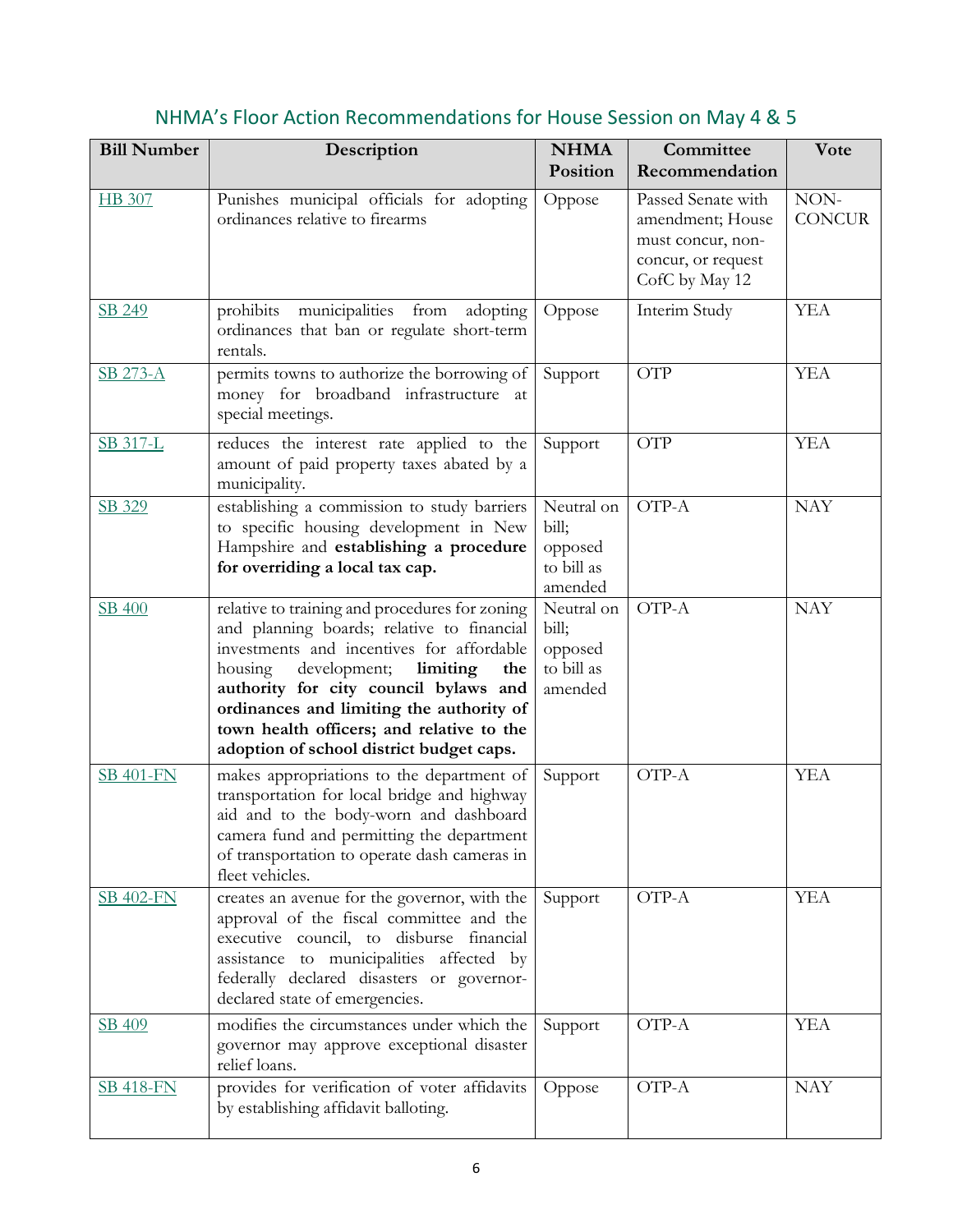| SB 445 | appropriates $$122,100,000$ to the broadband Support | OTP-A | YEA |
|--------|------------------------------------------------------|-------|-----|
|        | matching grant fund established in RSA 12-           |       |     |
|        | O:63, administered by the Department of              |       |     |
|        | Business and Economic Affairs. The source            |       |     |
|        | of this appropriation would be funds from            |       |     |
|        | the American Rescue Plan Act (ARPA).                 |       |     |

#### NHMA's Floor Action Recommendations for Senate Session on May 5

| <b>Bill</b> | Description                                                                                                                                                                                                                 | <b>NHMA</b> | Committee      | Vote       |
|-------------|-----------------------------------------------------------------------------------------------------------------------------------------------------------------------------------------------------------------------------|-------------|----------------|------------|
| Number      |                                                                                                                                                                                                                             | Position    | Recommendation |            |
| HB 1221     | relative to the rate of the business profits tax, and<br>relative to payment by the state to municipalities<br>of an amount equal to a portion of retirement<br>system contributions of political subdivision<br>employers. | Support     | OTP-A          | <b>YEA</b> |
| HB 1194     | relative to the procedure for overriding a local tax                                                                                                                                                                        | Oppose      | ITL.           | YEA        |
|             | cap.                                                                                                                                                                                                                        |             |                |            |

#### **HOUSE AND SENATE CALENDARS**

#### **There are no hearings in the House or Senate on bills of municipal interest.**

#### **SENATE FLOOR ACTION**

Thursday, April 28, 2022

**HB 614-FN**, exempting the state and political subdivisions from payment of the costs of compliance with the renewable portfolio standard. **Interim Study.**

**HB 1000**, prohibiting motorcycle profiling. **Passed.**

**HB 1021**, prohibiting regulation of religious land use based on the religious nature of the assembly or speech taking place on the land or in the structure. **Passed with Amendment.**

**HB 1070**, relative to the default budget in official ballot jurisdictions. **Inexpedient to Legislate.**

**HB 1153**, relative to absentee ballot requests. **Interim Study.**

**HB 1163**, relative to over voted ballots. **Passed.**

**HB 1188**, establishing a commission to study OHRV use in the state. **Passed with Amendment.**

**HB 1203-FN**, relative to domicile residency, voter registration, and investigation of voter verification letters. **Passed with Amendment.**

**HB 1268**, limiting the authority for city council bylaws and ordinances. **Interim Study.**

**HB 1272**, limiting the authority of town health officers. **Inexpedient to Legislate.**